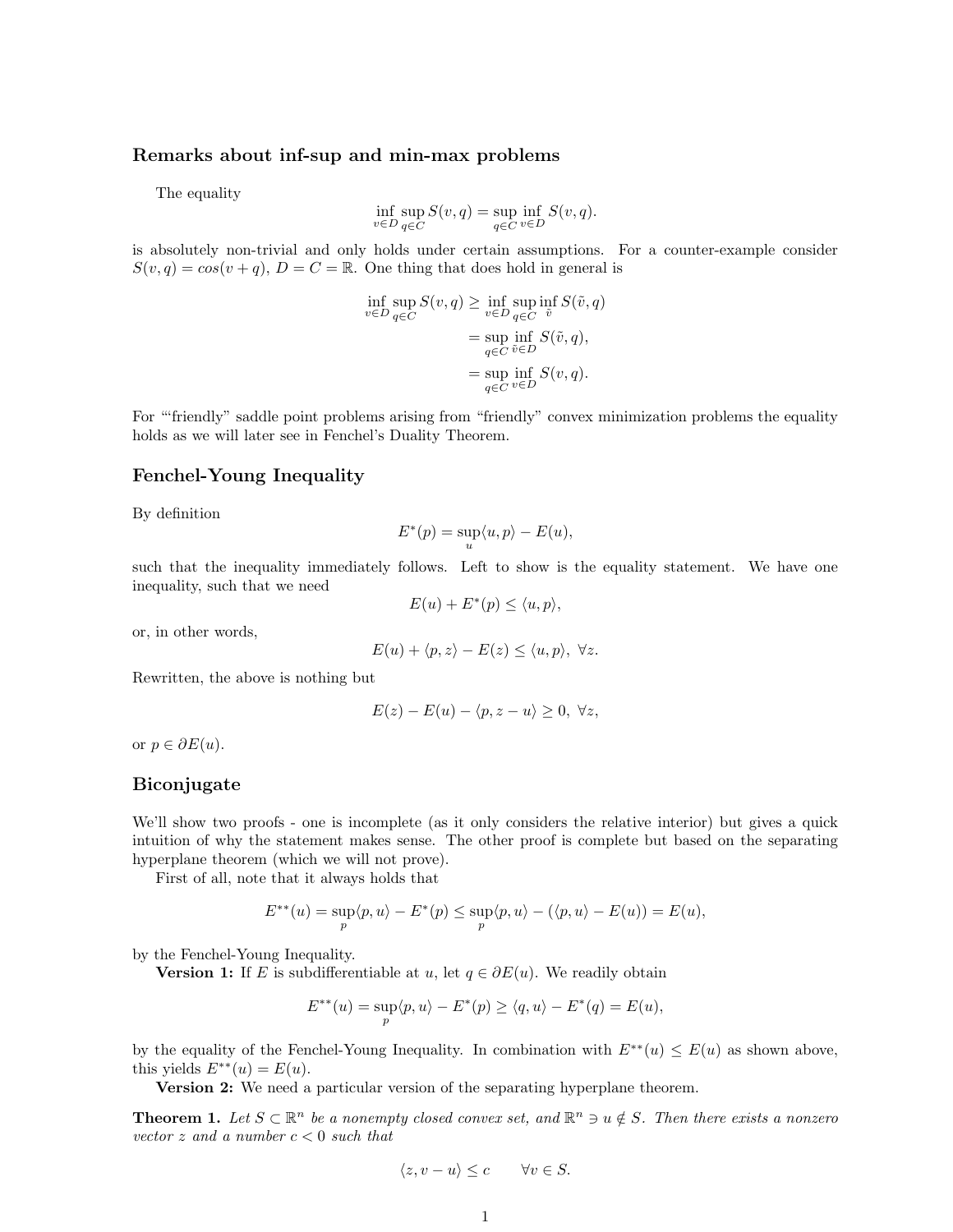Now let us assume that  $E^{**} \neq E$ . We already know that  $E^{**}(u) \leq E(u)$  for all u, i.e. epi $(E) \subset$ epi(E<sup>\*\*</sup>). Therefore, our assumption leads to epi(E)  $\subsetneq$  epi(E<sup>\*\*</sup>), i.e. there exists a u such that  $(u, E^{**}(u)) \notin epi(E)$ . By the separating hyperplane theorem there exists a vector  $(a, b) \in \mathbb{R}^{n+1}$  and a constant  $c < 0$  such that

$$
\left\langle \begin{pmatrix} a \\ b \end{pmatrix}, \begin{pmatrix} v - u \\ \alpha - E^{**}(u) \end{pmatrix} \right\rangle \le c < 0 \qquad \forall (v, \alpha) \in \text{epi}(E).
$$

We can readily exclude  $b > 0$  by choosing  $v = u$  and let  $\alpha$  go to infinity.

For  $b = 0$  we choose  $p \in \text{dom}(E^*)$  and add  $\epsilon(p, -1)$  to  $(a, b)$ , i.e.

$$
\left\langle \begin{pmatrix} a \\ b \end{pmatrix} + \epsilon \begin{pmatrix} p \\ -1 \end{pmatrix}, \begin{pmatrix} v - u \\ \alpha - E^{**}(u) \end{pmatrix} \right\rangle \leq c + \epsilon \left\langle \begin{pmatrix} p \\ -1 \end{pmatrix}, \begin{pmatrix} v - u \\ \alpha - E^{**}(u) \end{pmatrix} \right\rangle
$$
  
\n
$$
= c + \epsilon (\langle p, v \rangle - \alpha + E^{**}(u) + \langle p, u \rangle)
$$
  
\n
$$
\leq c + \epsilon (\langle p, v \rangle - E(v) + E^{**}(u) + \langle p, u \rangle)
$$
  
\n
$$
\leq c + \epsilon (E^{*}(p) + E^{**}(u) + \langle p, u \rangle)
$$
  
\n
$$
< 0 \qquad \forall (v, \alpha) \in \text{epi}(E), \text{ for } \epsilon \text{ sufficiently small.}
$$

Therefore, w.r.o.g.  $b < 0$ .

For  $b < 0$  divide the whole inequality by  $-b$ , define  $z = a/(-b)$  and find

$$
\langle z, v - u \rangle - (\alpha - E^{**}(u)) \le c/(-b) < 0 \quad \forall (v, \alpha) \in \text{epi}(E),
$$

which means

$$
\langle z, v \rangle - E(v) - \langle z, u \rangle + E^{**}(u) \le c/(-b) < 0 \quad \forall v \in \mathbb{R}^n
$$
  
\n
$$
\Rightarrow E^*(z) + E^{**}(u) - \langle z, u \rangle < 0
$$

which contradicts Fenchel's inequality.

## Subgradient of convex conjugate

Let  $p \in \partial E(u)$ . By the Fenchel-Young Inequality we know that

$$
E(u) + E^*(p) = \langle u, p \rangle.
$$

On the other hand,  $E = E^{**}$  such that

$$
E^{**}(u) + E^*(p) = \langle u, p \rangle,
$$

and the Fenchel-Young Inequality tells us that  $u \in \partial E^*(p)$ . Similarly,  $u \in \partial E^*(p)$  implies  $p \in \partial E(u)$ .

# Conjugate of a strongly convex function

For a proper, closed, strongly convex function

$$
\max_{u} \langle u, p \rangle - E(u) = -\min_{u} E(u) - \langle u, p \rangle
$$

exists and is unique. The optimality condition immediately yields that the maximum/minimum is attained for  $p \in \partial E(u)$ , i.e. for  $u \in \partial E^*(p)$ . Since the optimal u was unique, the subdifferential  $\partial E^*(p)$  is single valued for all  $p$ , which yields the differentiability of  $E^*$ .

Remark: To see the latter in more detail, one could consider *directional derivatives*, i.e.

$$
\nabla_v E(u) := \inf_{\epsilon > 0} \frac{E(u + \epsilon v) - E(u)}{\epsilon}.
$$

The convexity of E allows to show that the above expression is monotonically decreasing in  $\epsilon$ . Since we know that the expression is also bounded from below by  $\langle p, v \rangle$ , one can conclude the directional derivative is also equal to

$$
\nabla_v E(u) = \lim_{\epsilon \to 0^+} \frac{E(u + \epsilon v) - E(u)}{\epsilon}.
$$